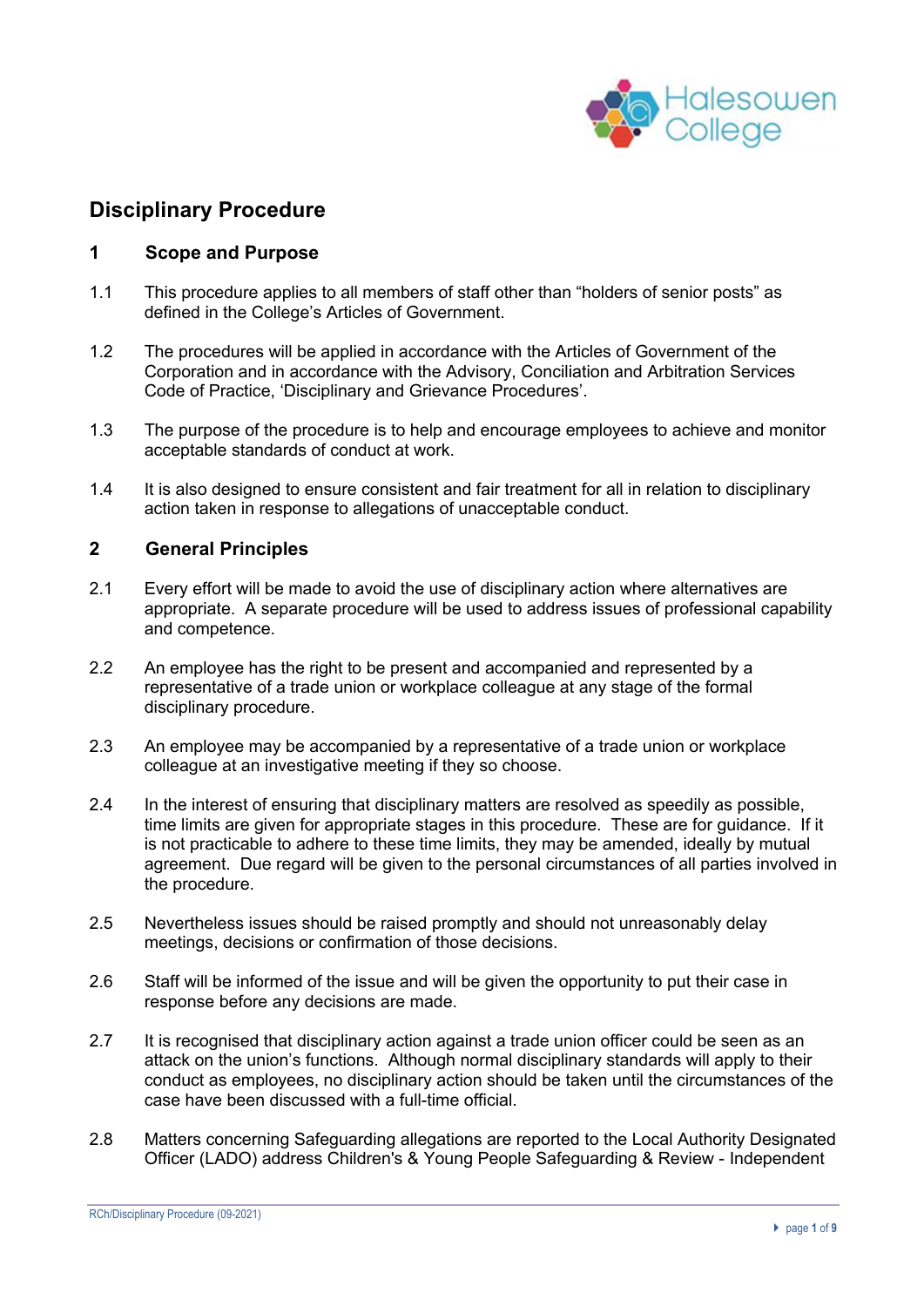Review Service, Children's Services, Dudley Council, Council House, 1 Priory Road, Dudley, DY1 1HF 01384 813110

The LADO will be consulted and will be informed of outcomes of investigations and hearings. When there is a dismissal, a referral will be made to the Disclosure and Barring Service (DBS) (for those staff with QTS – a referral will also be made to the Teaching Regulations Agency).

#### **3 Investigations**

3.1 No disciplinary action will be taken against an employee until the College has fully investigated the circumstances of the matter complained of having regard to the employee's response to allegations. If appropriate, the College may suspend the employee, in accordance with Section 11 below, whilst the investigation is carried out.

# **4 Penalty**

4.1 No disciplinary penalty will be imposed without a disciplinary hearing. Other than in cases of serious or gross misconduct, when the penalty may be dismissal without notice or payment in lieu of notice, no employee will be dismissed for a first offence. An employee will have the right to appeal against any disciplinary penalty imposed.

### **5 Stages of the Procedure**

5.1 Normally, the procedure will be followed in the order of the stages set out in Sections 6 and 7 below. However, offences of a serious nature may be brought into the procedure at any stage, if any earlier stage would not be severe enough or appropriate to deal with it. For example, there may be occasions when misconduct is considered not to be so serious as to justify dismissal, but serious enough to warrant only one written warning which will be both the first and final written warning. At every stage of the procedure, the employee will be advised of the nature of the complaint against them and will be given the opportunity to state their case before any decision is made.

# **6 The Procedure**

#### **Informal**

- 6.1 Before taking formal disciplinary action, every effort will be made by the line manager to resolve the matter by informal discussions with the employee, if appropriate.
- 6.2 Minor lapses from acceptable standards of conduct or work performance will usually be dealt with by the employee's line manager giving informal oral warnings or reprimands, which will not be recorded on the Personnel Unit's file relating to the employee.
- 6.3 If, despite informal discussions (or if informal discussions are not appropriate) the employee's conduct does not meet acceptable standards, the following formal procedure should be used.

# **7 Disciplinary Hearings**

### **Formal**

7.1 If the College decides to hold a disciplinary hearing relating to the matter complained of, the employee will be advised of the nature of the complaint against him or her, with sufficient information to let the employee know what the alleged problem is, at least five working days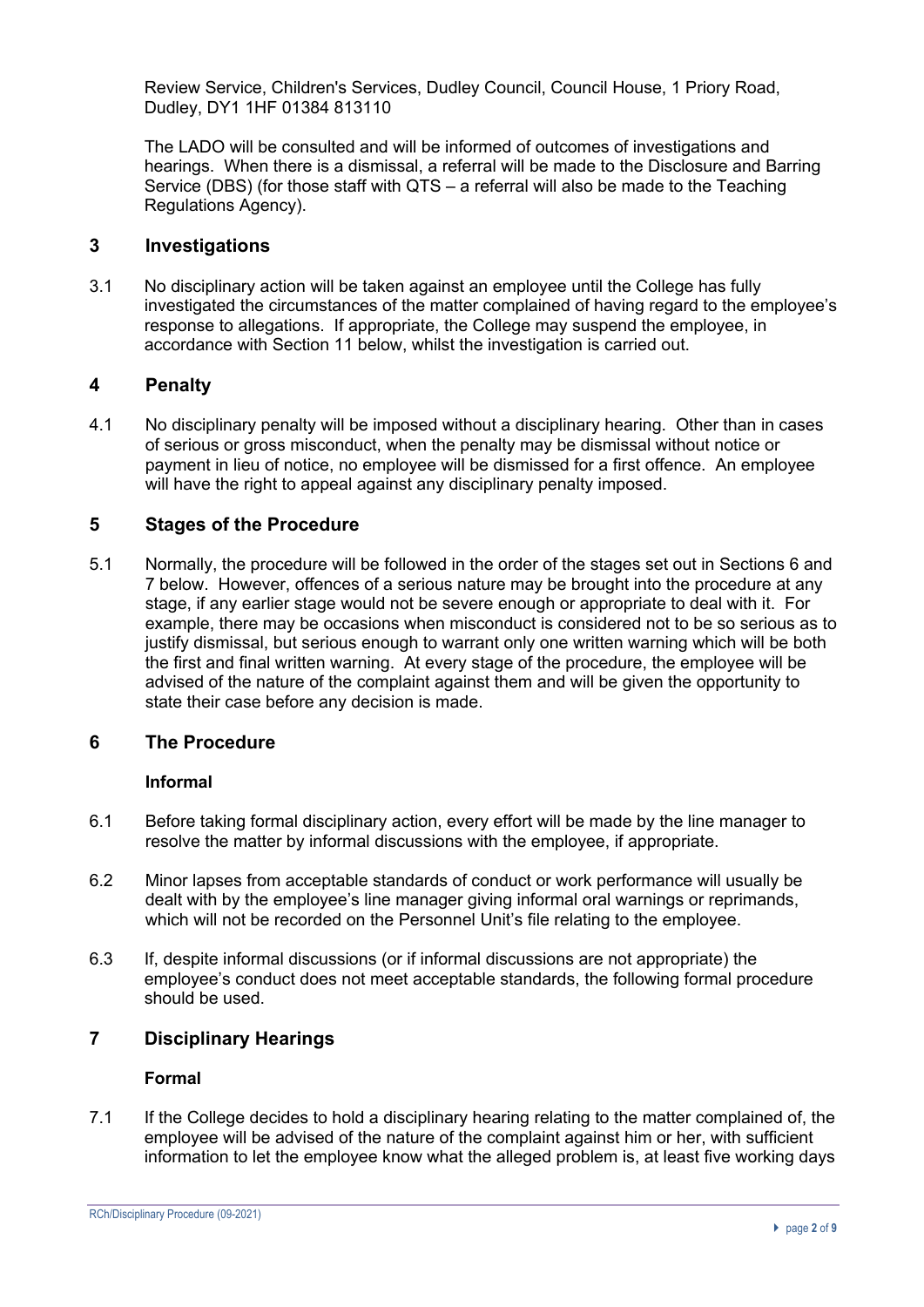before such hearing. Documentation to be used at the hearing should be exchanged by the employer and the employee at least three working days before such hearing.

- 7.2 At any disciplinary hearing, the employee will be given an opportunity to state his or her case and answer any allegations made. The employee will have the right to be accompanied and represented by the trade union representative or workplace colleague of his or her choice.
- 7.3 During the hearing the member of staff will be given an explanation of the complaints against them and go through the evidence that has been gathered. The member of staff will be allowed to set out their case and answer any allegations that have been made. They may ask questions, present evidence and call relevant witnesses. They will be given an opportunity to raise points about any information provided by witnesses. If the investigating officer calls witnesses the employee will be given notice in advance of the hearing that they intend to do this.
- 7.4 If the employee fails, without good reason, to attend a disciplinary hearing which the College has instructed him or her to attend, the hearing will take place, and a decision will be made, in his or her absence.
- 7.5 However if the chosen representative of the employee is unavailable on the date of the initial hearing, the employee may delay the date of that hearing once up to five working days to enable the chosen representative to attend. The location and timing of any alternative hearing should be convenient to both the employer and the employee.
- 7.6 Following the disciplinary hearing the manager will decide what action is justified and inform the employee.

7..6.1 Allegation outcomes:

The definitions that should be used to determine the outcome of an allegation are set out below:

- (a) Substantiated: there is sufficient evidence to prove the allegation;
- (b) Malicious: there is sufficient evidence to disprove the allegation and there has been a deliberate act to deceive or cause harm to the person subject of the allegation;
- (c) False: there is sufficient evidence to disprove the allegation;
- (d) Unsubstantiated: there is insufficient evidence to either prove or disprove the allegation. The term, therefore, does not imply guilt or innocence; or,
- (e) Unfounded: to reflect cases where there is no evidence or proper basis which supports the allegation being made.

#### **Stage 1 - Oral Warning**

7.7 If conduct or work performance does not meet acceptable standards, the employee will normally be given a formal **oral warning** by his or her line manager. The employee will be advised of the reason for the warning, that it is the first stage of the formal disciplinary procedure, that he or she has a right to appeal against it in accordance with Section 9 below. A brief note of the oral warning will be placed on the Personnel Unit's file relating to the employee. After six months, the warning will be spent and the note thereof will be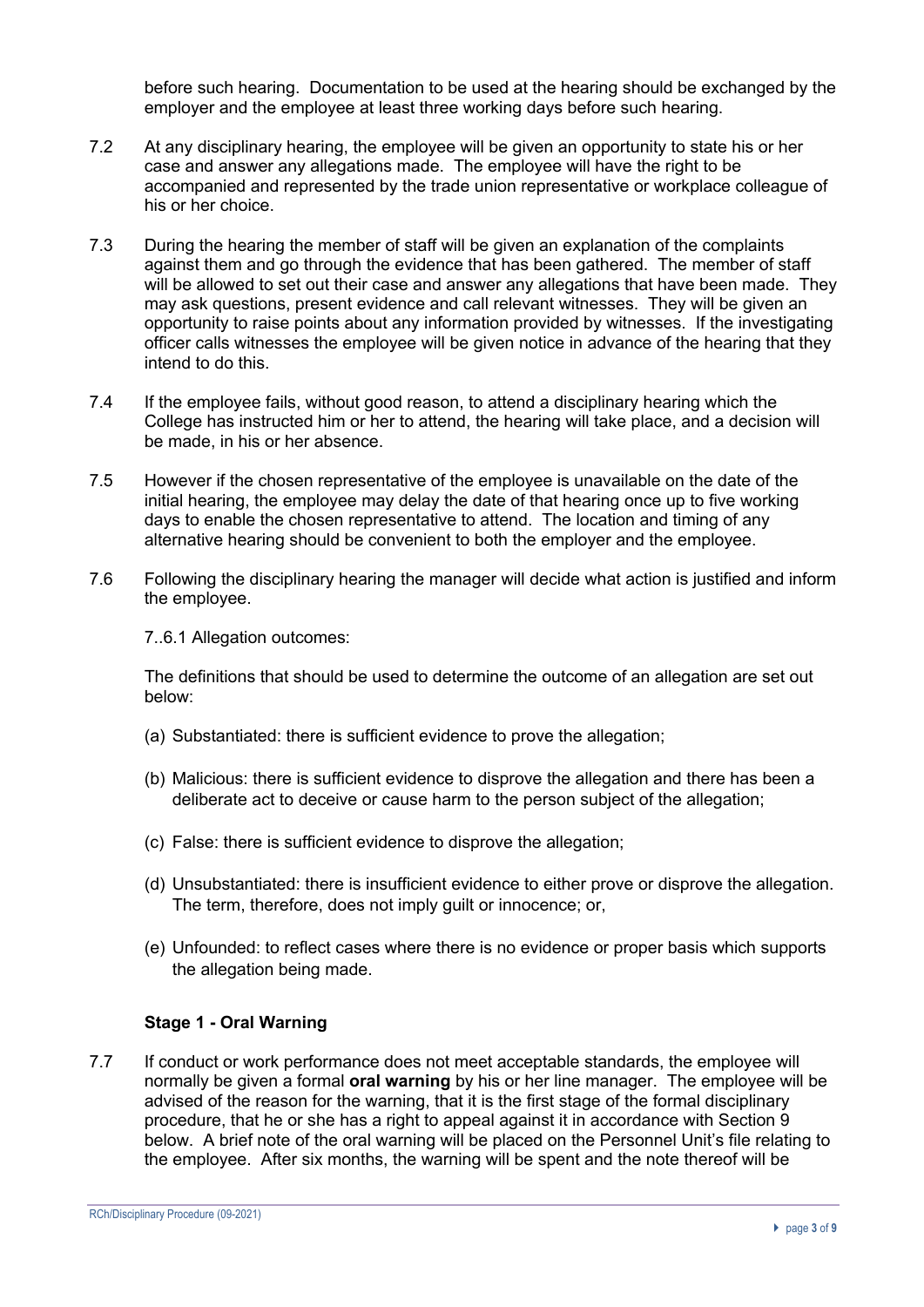removed from the Personnel Unit's file, subject to the employee's conduct and work performance having been satisfactory throughout that period.

#### **Stage 2 - Written Warning**

- 7.8 A **written warning** will be given to the employee by his or her line manager or appropriate senior manager if:
	- (i) the employee commits a serious offence of misconduct or the standard of his or her work performance is seriously inadequate:
	- (ii) the employee fails to comply with a formal oral warning given under Stage 1;
	- (iii) or despite having been given, under Stage 1, a formal oral warning as the result of either misconduct or unsatisfactory work performance, the employee commits a further offence of misconduct, or his or her work performance continues to be unsatisfactory.
- 7.9 This written warning will give details of the complaint against the employee, the improvement required and the time limit within which such improvement must be achieved. In the case of misconduct, the warning will state that, if the employee commits a further offence of misconduct during the period specified in the warning, action under Stage 3 will be considered. In the case of unsatisfactory work performance, the warning will advise the employee as to what steps he or she should take to improve and will state that, unless such improvement is achieved within the period specified in the warning, action under Stage 3 will be considered. The written warning will also advise the employee of the right of appeal in accordance with Section 9 below. A copy of the written warning will be placed on the Personnel Unit's file relating to the employee. The warning will be spent, and will be removed from the Personnel Unit's file, after twelve months, subject to the employee's conduct and work performance having been satisfactory throughout that period.

#### **Stage 3 - Final Written Warning**

- 7.10 A **final written warning** will normally be given to the employee by his or her line manager or appropriate senior manager if:
	- (i) the employee fails to comply with a first written warning given under Stage 2;
	- (ii) despite having been given, under Stage 2, a first written warning as the result of either misconduct or unsatisfactory work performance, the employee commits a further offence of misconduct, or his or her work performance continues to be unsatisfactory;
	- (iii) or the employee's misconduct or unsatisfactory work performance, although not considered to be serious enough to justify summary dismissal, is sufficiently serious to warrant only one written warning (in effect both the first and a final written warning).
- 7.11 The final written warning will give details of the complaint, the improvement required and the time limit within which such improvement must be achieved. In the case of misconduct, the warning will state that, if the employee commits a further offence of misconduct, during the time limit specified in the warning, his or her employment may be terminated. In the case of unsatisfactory work performance, the warning will advise the employee as to what steps he or she should take to improve and state that, if such improvement is not achieved within the period specified in the warning, his or her employment may be terminated or some other action taken such as demotion or loss of seniority. The final written warning will also advise the employee of the right of appeal in accordance with Section 9 below. A copy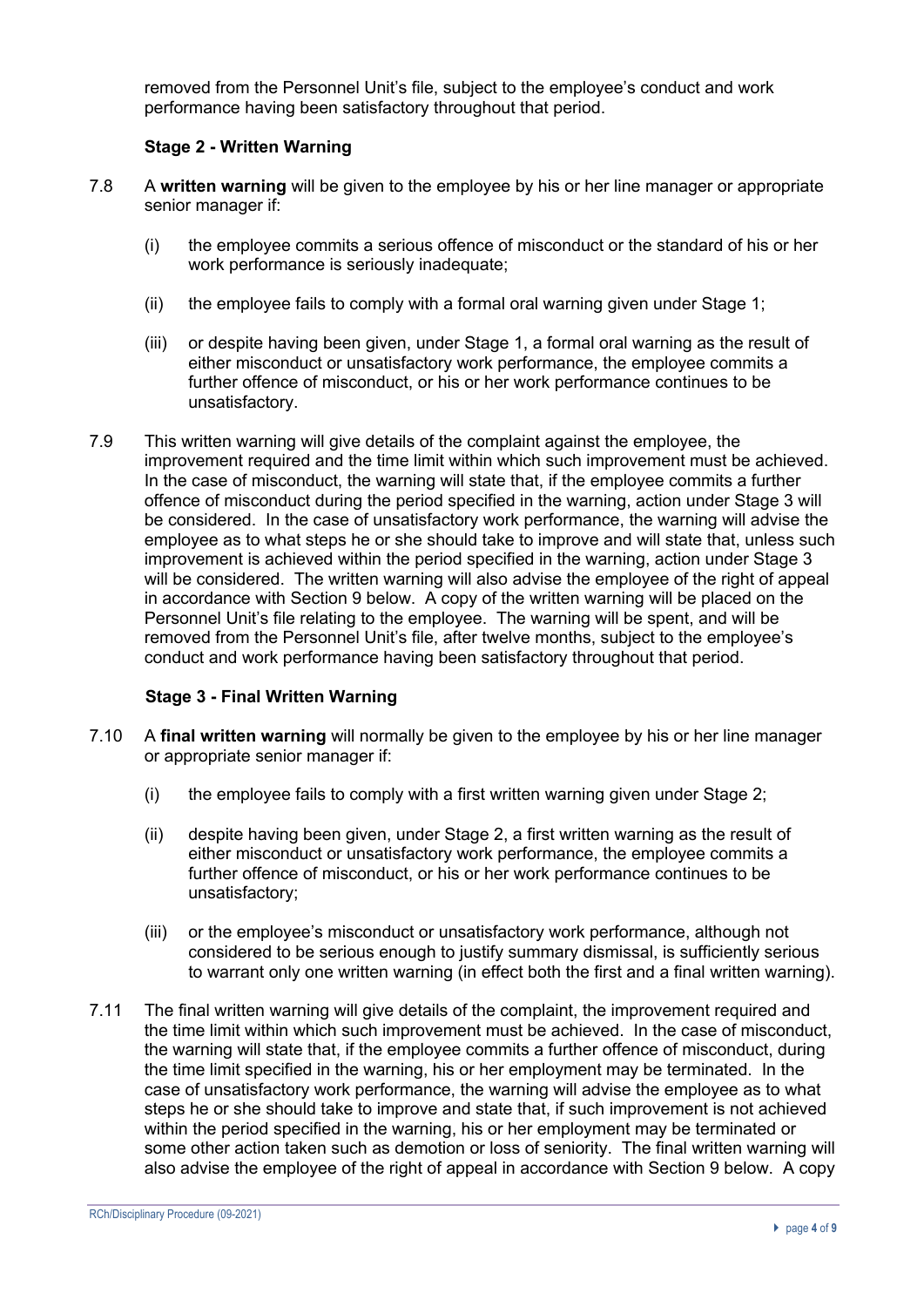of the final written warning will be placed on the Personnel Unit's file relating to the employee. The warning will be spent and will be removed from the Personnel Unit's file, after eighteen months (although, in exceptional cases, the period may be longer), subject to the employee's conduct and work performance having been satisfactory throughout that period.

#### **Stage 4 - Dismissal**

- 7.12 The Principal or a senior post-holder to whom the power to dismiss has been delegated by the Principal may, having complied with the procedure in sections 7.11-7.12 give notice of dismissal to the employee if:
	- (i) the employee fails to comply with a final written warning given under Stage 3;
	- (ii) or despite having been given, under Stage 3, a final written warning as the result of either misconduct or unsatisfactory work performance, the employee commits a further offence of misconduct or his or her work performance continues to be unsatisfactory.
- 7.13 Prior to being given such notice of dismissal, the Principal shall send to the employee a written statement setting out the alleged conduct, characteristics or other circumstances which led to that employee being considered for dismissal, and the employee shall be afforded a reasonable opportunity to respond to it. The Principal shall invite the employee to a meeting with the Principal, and no disciplinary action, except paid suspension, shall be taken against the employee until that meeting has taken place. The employee shall have the right to make representations, (including oral representations) to the Principal, for which purpose he or she may be accompanied and represented by a trade union representative, or workplace colleague.
- 7.14 After taking any representations into account, the Principal shall take such action as he/she considers appropriate, which may include dismissal, and shall communicate the decision to the employee concerned without unreasonable delay. The communication must be in writing, and if the decision is to dismiss, it will specify the reasons for dismissal and the date on which the employment will terminate. The communication must also notify the employee of his/her right of appeal against the decision in accordance with Section 9 below, Any steps which the Principal can take under sections 7.11-14 can also be taken by a senior post-holder to whom the responsibility has been delegated by the Principal, and the provisions of sections 7.11-14 shall be read accordingly.

# **8 Gross Misconduct**

- 8.1 An employee who is accused of serious or gross misconduct may be suspended from work, in accordance with the provisions of Section 11 below, whilst the College investigates the alleged offence. The Principal may summarily dismiss the employee if, on completion of an investigation and a disciplinary hearing carried out in accordance with sections 7.11-14 above, it is established that the employee has been guilty of serious or gross misconduct.
- 8.2 If an employee is accused of serious or gross misconduct and the Principal considers that the circumstances are such that the College would be entitled to summarily dismiss the employee without the need to undertake the process of investigation and hearing detailed in sections 7.11-14 above, then the Principal may dismiss the employee without undertaking any process of investigation or hearing. This will normally be confined to the most exceptional cases (that is, a small subset of serious or gross misconduct cases), where the evidence of the serious or gross misconduct is clear and compelling, and there is no realistic possibility that the employee can produce evidence which casts doubt on the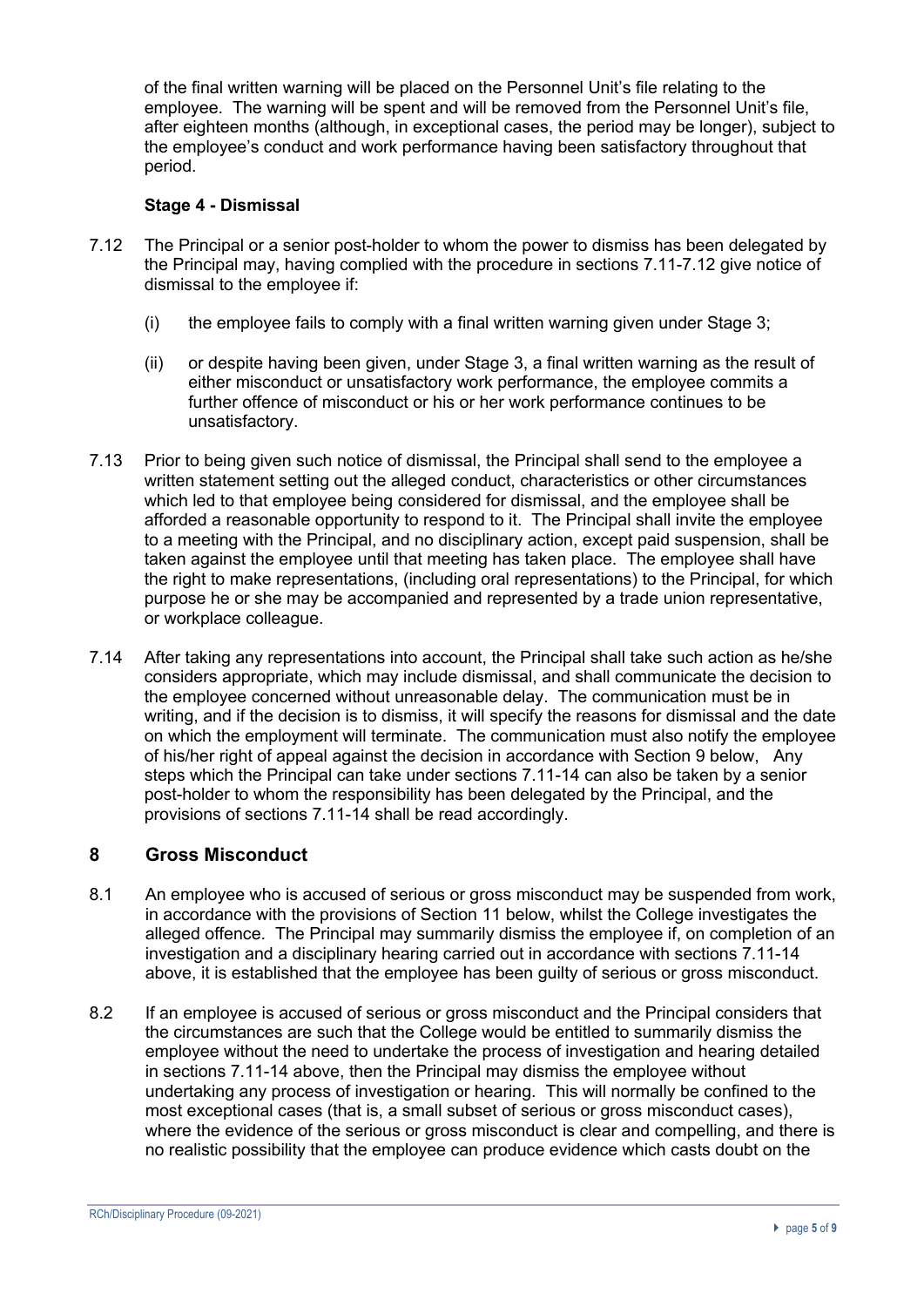fact of his/her being guilty of serious or gross misconduct, or by way of mitigation of possible penalty.

- 8.3 In the event of summary dismissal in the circumstances detailed in section 8.1 or 8.2, the Principal shall, without unreasonable delay, provide the dismissed employee with a written statement of the alleged misconduct which has led to the dismissal and the reasons why the Principal considers that the employee was guilty of such misconduct and notifying that employee of the right to appeal to the Corporation against the dismissal. Any steps which the Principal can take under sections 8.1-8.3 can also be taken by a senior post-holder to whom the responsibility has been delegated by the Principal.
- 8.4 The following offences are examples of offences which are normally regarded as grounds for summary dismissal:
	- Theft or unauthorised possession of any property or facilities belonging to the College, or to any employee or student.
	- Serious damage deliberately sustained to College property.
	- Safeguarding breaches
	- Acts that bring the College into serious disrepute
	- Deliberate falsification of College registers, reports, accounts, expense claims or selfcertification forms.
	- Bribery or corruption.
	- Refusal to carry out duties or reasonable instructions or to comply with College rules.
	- Serious acts of insubordination.
	- Serious negligence/incompetence which causes unacceptable loss, damage or injury.
	- Serious incapability as a result of being intoxicated by reason of alcohol or illegal drugs.
	- Violent, dangerous or intimidatory conduct.
	- Violation of the College's rules and procedures concerning health and safety at work.
	- Violation of the College's rules in accordance with the Acceptable Use Policy (computer).
	- Sexual, racial or other harassment of another employee or a student.
	- A criminal offence, which may (whether it is committed during or outside the employee's hours of work for the College) adversely affect the College's reputation, the employee's suitability for the type of work he or she is employed by the College to perform or his or her acceptability to other employees or to students.
- 8.5 The above examples are not exhaustive or exclusive and offences of a similar nature will be dealt with under this procedure.

# 9. **Recording Keeping concerning Safeguarding Allegation Outcomes**

- 9.1 Details of allegations following an investigation that are found to have been malicious or false should be removed from personnel records, unless the individual gives their consent for retention of the information. However, for all other allegations, the following information will be kept on the file of the person accused:
	- (a) a clear and comprehensive summary of the allegation;
	- (b) details of how the allegation was followed up and resolved;
	- (c) a note of any action taken, and decisions reached and the outcome as categorised above;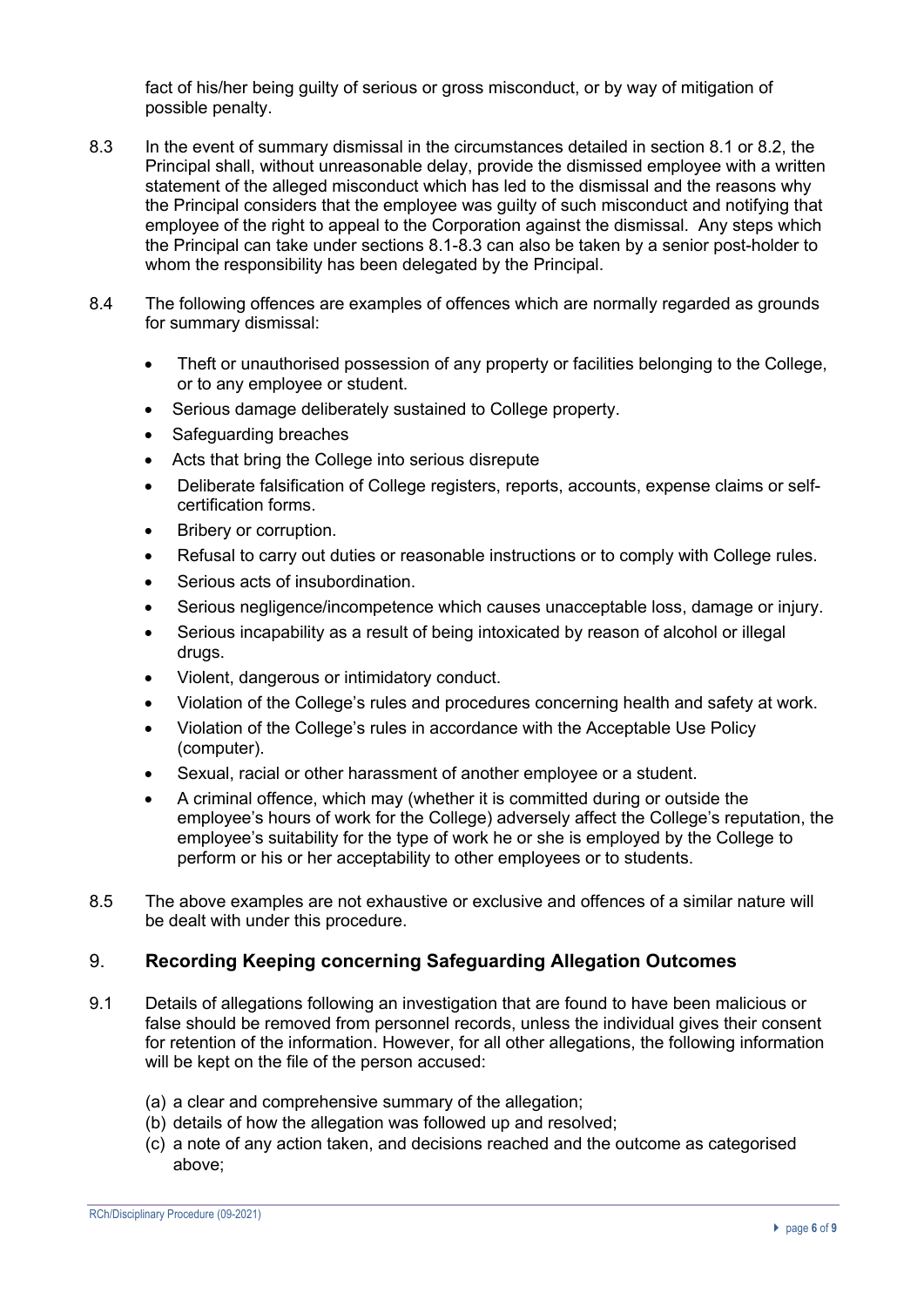- (d) a copy provided to the person concerned, where agreed by children's social care or the police; and,
- (e) a declaration on whether the information will be referred to in any future reference.
- 9.2 The purpose of the record is to enable accurate information to be given in response to any future request for a reference. It will provide clarification in cases where future DBS checks reveal information from the police about an allegation that did not result in a criminal conviction and it will help to prevent unnecessary re-investigation if, as sometimes happens, an allegation re-surfaces after a period of time.
- 9.3 The College has an obligation to preserve records which contain information about allegations of sexual abuse for the Independent Inquiry into Child Sexual Abuse (IICSA), for the term of the inquiry (further information can be found on the IICSA website). All other records will be retained at least until the accused has reached normal pension age or for a period of 10 years from the date of the allegation if that is longer.
- 9.4 The Information Commissioner has published guidance on employment records in its Employment Practices Code and supplementary guidance, which provides some practical advice on record retention. This can be found on the ICO website.

### **10. Appeals against Disciplinary Penalties other than Dismissal**

- 10.1 An employee who wishes to appeal against a formal oral warning, a written warning (or) a final written warning [or a disciplinary suspension] should inform the HR Director within two working days of the date of the decision which forms the subject of the appeal. When submitting an appeal the employee shall normally set out briefly whether the appeal is:
	- (a) against the actual decision of the disciplinary hearing that the complaint against the employee was justified;
	- (b) against the severity of the disciplinary action taken, even if the complaint is upheld;
	- (c) against the procedures followed.

The appeal will be heard by:

(i) the appropriate senior manager in the case of a disciplinary penalty imposed by the employee's line manager, or

a senior post-holder in the case of a disciplinary penalty imposed by a senior manager.

- (ii) The Principal, if a senior post-holder was directly involved in the procedure when the disciplinary penalty complained of was imposed.
- (iii) An Appeals panel of the governing body, if the Principal was directly involved in the procedure when the disciplinary penalty complained of was imposed.

The senior manager, senior post-holder, Principal or disciplinary panel as appropriate, will conduct an appeal hearing not later than ten working days after the notice of appeal has been received. At the hearing of the appeal, the employee will be given an opportunity to state his or her case and will be entitled to be accompanied and represented by the trade union representative or workplace colleague.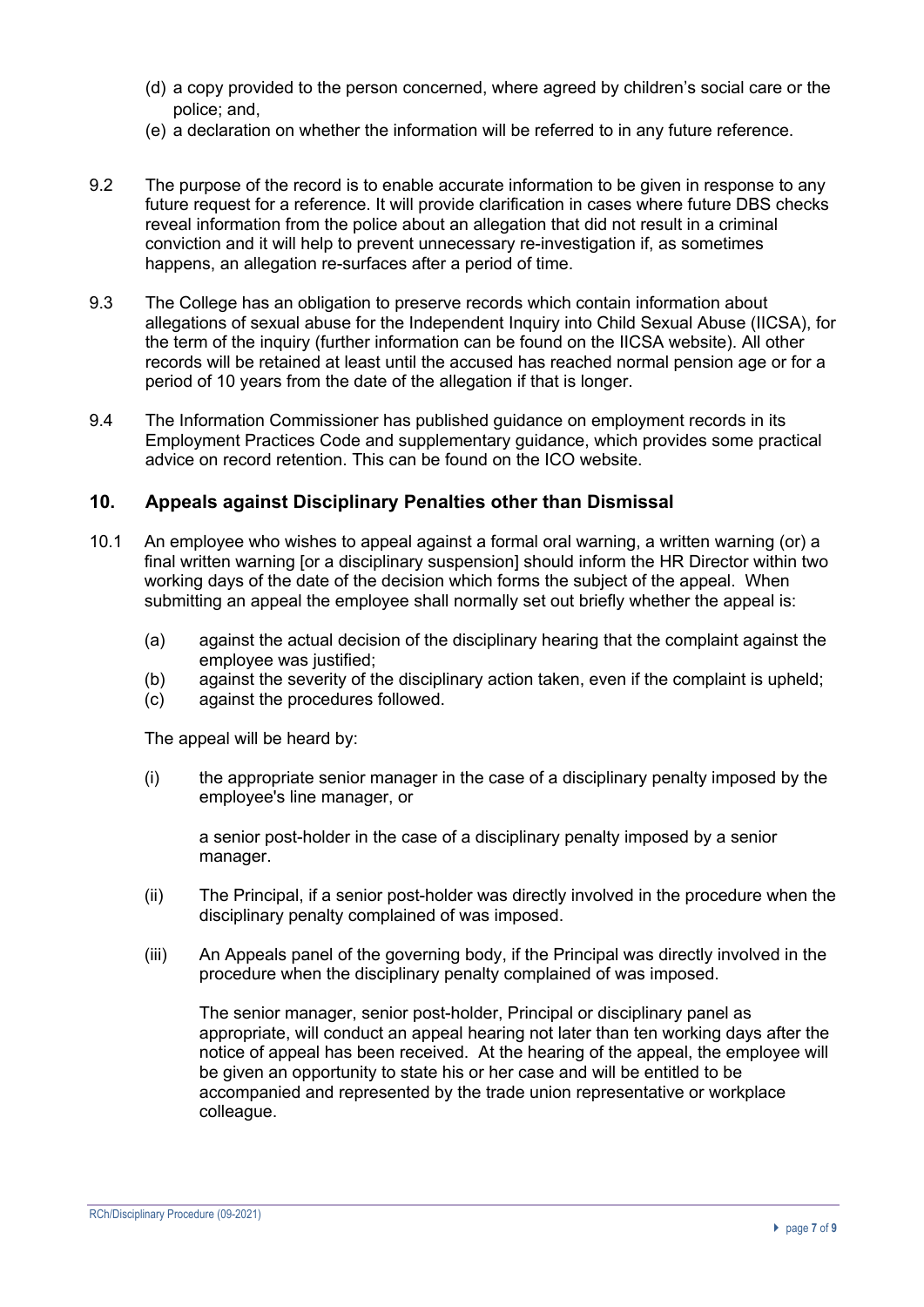- 10.2 If the employee's representative is unavailable on the date of the initial appeal, the employee may delay the date of the appeal once up to five days to enable the chosen representative to attend.
- 10.3 At the appeal, the disciplinary penalty imposed will be reviewed, but it cannot be increased. The decision of the senior manager, senior post-holder or Principal, or disciplinary panel, as appropriate, will be notified to the employee in writing within ten working days of the appeal hearing and will be **final** and binding.

# **11 Appeals against Dismissal or Notice of Dismissal**

- 11.1 An employee who wishes to appeal against dismissal or notice of dismissal should inform the HR Director in writing within ten days of the date of the decision which forms the subject of the appeal. The appeal will be heard by the Principal (if the dismissal was determined by a senior post-holder or by a committee established by the Corporation and consisting of three members of the Corporation, excluding the Principal, the staff members and the student member. The appeal must be heard by a committee established by the Corporation in circumstances where the employee has been dismissed with immediate effect by reason of serious or gross misconduct, as detailed in sections 8.1-8.2 above. The Principal must not hear the appeal if s/he has been involved in the detail of the investigation or the decision to dismiss.
- 11.2 The appeal hearing will take place as soon as reasonably practicable after the notice to appeal has been received by the HR Director. The employee will be given at least ten working days' notice of the date, time and place fixed for the appeal hearing (unless an earlier date has been mutually agreed). At the appeal hearing, the employee will be given an opportunity to state his or her case and will be entitled to be accompanied and represented by the trade union representative or workplace colleague of his or her choice. The Principal, or Corporation's committee appointed to hear the appeal, shall take into account any representations of the employee and the Principal's decision (or, where applicable, the decision of another senior post-holder) to dismiss, and take such action as it considers appropriate. The decision will be notified to the employee within five working days (and, as appropriate to the Principal or other senior post-holder who took the decision to dismiss). The decision will be final and binding.

In the case of an appeal against a notice of dismissal, the dismissal will not be confirmed until the appeal has been determined.

# **12 Suspension Pending Disciplinary Hearing**

- 12.1 When the Principal is of the view that an employee is suspected of gross misconduct, or that because of some other good and urgent cause the continuing attendance of the employee at the College cannot be permitted, the Principal may suspend the employee from duty pending an investigation and the holding of a formal disciplinary hearing.
- 12.2 Such a suspension should only be imposed after careful consideration and it should be made clear to the employee that it is not considered a disciplinary act.
- 12.3 Prior to the decision to suspend basic fact finding and a risk assessment will be undertaken. All options to avoid suspension will be carefully considered. In cases of a safeguarding nature, it will be considered if there is a cause to suspect a child or other children are at risk of harm or the case is so serious that it might be grounds for dismissal, (KCSIE 2021) and the LADO will be informed and consulted. The member of staff will be informed of the matter being referred to the LADO.